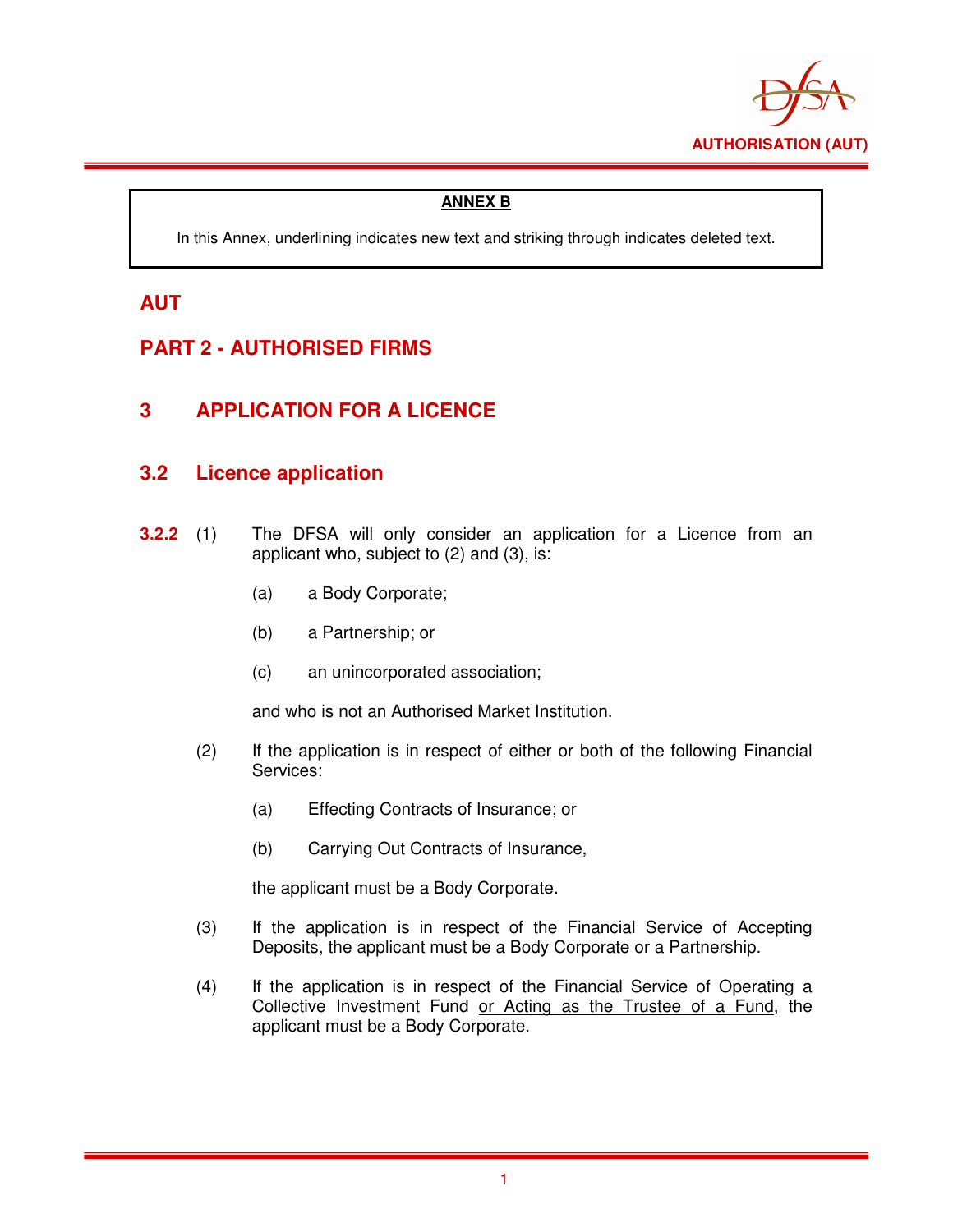

## **6 WITHDRAWAL OF A LICENCE**

### **6.1 Application**

**6.1.1** This chapter applies to an Authorised Firm applying to have its Licence withdrawn.

### **6.2 Withdrawal of a licence at an Authorised Firm's request**

- **6.2.1** An Authorised Firm seeking to have its Licence withdrawn must submit a request in writing stating:
	- (a) the reasons for the request;
	- (b) that it has ceased or will cease to carry on Financial Services in or from the DIFC;
	- (c) the date on which it ceased or will cease to carry on Financial Services in or from the DIFC;
	- (d) that it has discharged, or will discharge, all obligations owed to its customers in respect of whom the Authorised Firm has carried on, or will cease to carry on, Financial Services in or from the DIFC; and
	- (e) if it is providing Trust Services, that it has made appropriate arrangements for the transfer of business to a new Trust Service Provider and the appointment, where necessary, of new trustees.

[Added] [VER3/01/06]

#### **Guidance**

…………

8. Where an Operator <u>or the Trustee</u> makes a request under Rule 6.2.1, the Operator <u>or the</u> Trustee will need to satisfy the DFSA that it has made appropriate arrangements in accordance with the requirements under the Collective Investment Law 2006 and the Rules in CIR with respect to the continuing operation of the Fund for which it is the Operator or the Trustee, as the case may be.